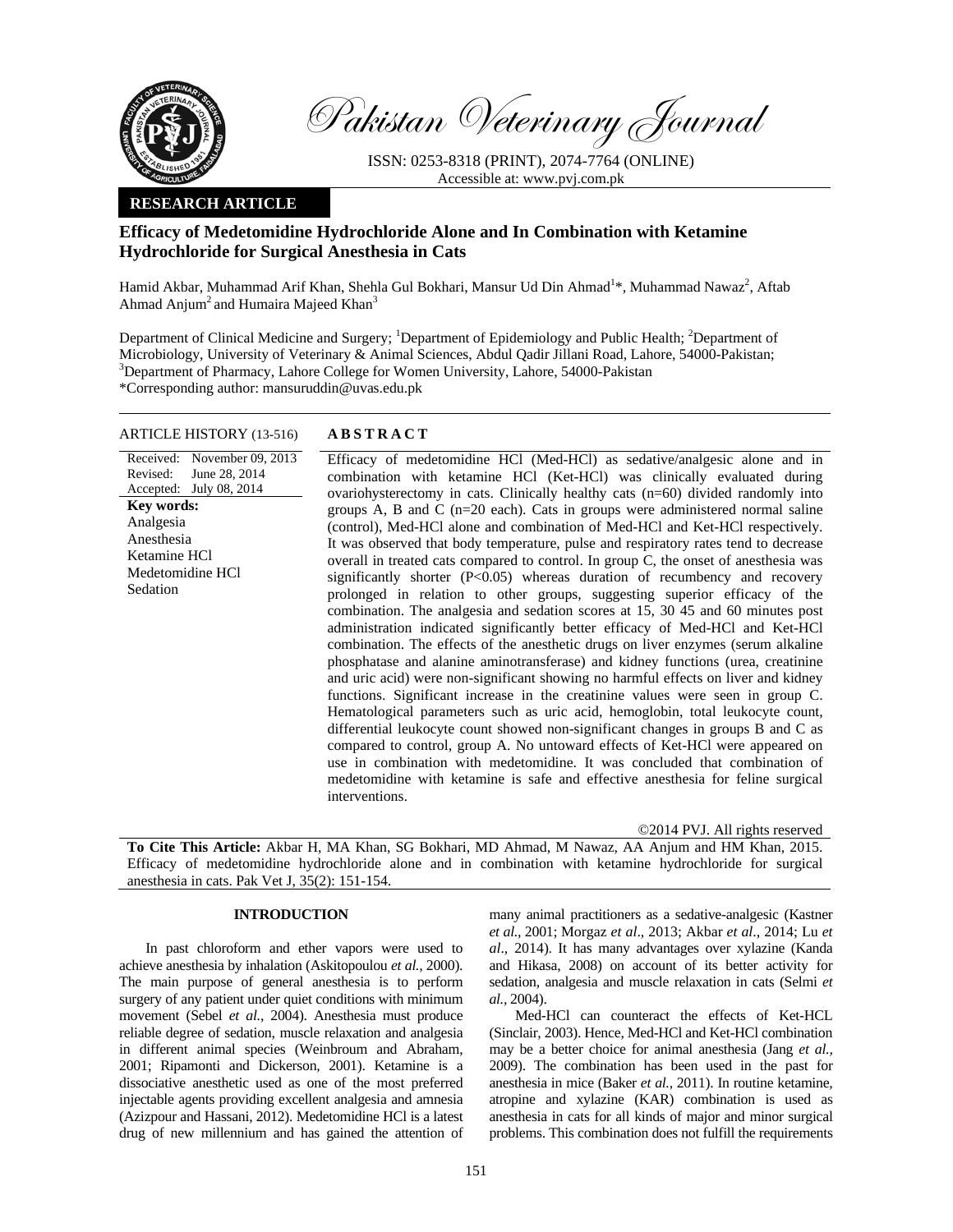of complete anesthesia as it is short term, risky and offers limited analgesia (Wellington *et al.,* 2013). Xylazine is sedative and hypnotic in nature with minimal analgesia compared to Med-HCl. Present study was planned to evaluate the sedative, analgesic and hematologic effects Med-HCl alone and in combination with Ket-HCl.

#### **MATERIALS AND METHODS**

Sixty adult client-owned female cats selected from cases presented for ovariohysterectomy surgery at the Pet Centre, UVAS Lahore, over a period of six months were included in the study. The plan was approved by the Animal Ethical Committee, University of Veterinary and Animal Sciences Lahore, Pakistan.

The selected cats were divided randomly into three groups A, B and C (n=20, each). Cats of group A (control) were administered normal saline. In group B, Med-HCl (Domitor® Vet., Orion Pharma Animal Health, Turku, Finland) was injected at dose rate of 15 µg/kg body weights alone to induce anesthesia. Meanwhile, in group C, combination of Med-HCl and Ket-HCl 2mg/kg BW (Narketan®, Chassot, Dublin, Ireland) was used to induce and evaluate anesthesia for the major surgical procedure. During anesthesia, corneal desication was prevented by an eye gel (Viscotears®, CIBA Vision AG, Hetlingen, Switzerland). In case of spontaneous recovery during surgery supplementary dose was injected intramuscularly. The cats were prepared aseptically for surgery and the peritoneal cavity accessed by a ventral midline incision using surgical procedure (Ko *et al*., 2007).

 The physical parameters included for assessment of anesthesia efficacy were body temperature, pulse and respiratory rates. Rectal temperature, pulse and respiratory rates were recorded by digital thermometer (Welch Allyn Diatek 600, Welch Allyn Inc, New York, USA), stethoscope and manual monitoring of chest movements, respectively. The complete process of anesthesia induction, recording of observations and monitoring the recovery was managed at an isolated, quiet place to avoid any disturbance. Depth of sedation and analgesia was evaluated on the basis of scoring system allocated based on number of reflexes present or lost. Reflexes were monitored and scores allotted from (1-5) on the basis of number of reflexes lost, following the same protocol of numerical sedation score (NSS) ranging from 1-3 (Selmi *et al.*, 2003; Valverde *et al.*, 2004). The reflexes for analgesia evaluation included were ear twitch, toe pinch, tail, anal and patellar reflex (Fahlman *et al*., 2006). The degree of analgesia was graded in relation to presence/absence of analgesia reflexes by scoring system. Sedation depth was scored in relation to time as for analgesia. Reflexes monitored for sedation included were neck down, head down, jaw tone, palpebral reflex, gait incoordination, and saliva drooling. Sedation scores were allocated based on degrees of sedation reflexes.

Blood samples were collected during optimal anesthesia at 12-15 minutes post-anesthetic drug administration and dispatched to the laboratory for analysis. The blood samples were collected from the femoral artery using disposable syringes with and without heparin (PICO<sup>TM</sup> 70, Radiometer Copenhagen, Denmark). SAP and AST were measured using commercially

available kits (Crescent Diagnostics, Saudi Arabia) having Cat # CZ901U, CZ904L and CZ902L, respectively. Urea, creatinine and uric acid levels were monitored to evaluate the effect of drug on kidney function. Level of urea was measured by Urease-GLDH enzymatic UV test using a commercially available kit "Urea UV" (Merck Pvt. Limited, France, Ref. # 5.17610.0001). Serum creatinine concentration was determined by kinetic method without de-proteinization–Jaffe reaction using "Creatinine Test Kit" (Crescent Diagnostics, Saudi Arabia; Cat. # CS604- 8). Uric acid was measured by Uricase/PAP method using "Globals' Uric Acid Kit" (Global In vitro LLP, London, UK. Ref. # UAC62150). Hemoglobin concentration, total leukocyte count, differential leukocyte count and erythrocyte sedimentation rate were determined using automated hematology analyzer (Abacus Junior Vet Serial No 130076 Austria). Data was analyzed statistically using one-way ANOVA followed by Duncan's multiple range post hoc test using SPSS version 10.0.

## **RESULTS**

The body temperature showed the highest decline in group C (Med-HCl and Ket-HCl combination), with a mean value of 100.6±0.66°F (Table 1). Statistically, the value was significant when compared with the control group A  $(P<0.05)$ . Decline in pulse rate was statistically significant in groups C  $(133.1 \pm 5.9/\text{minute})$  and B (136.2±6.0/minute), respectively, as compared to control group A  $(143.0\pm9.6/\text{minute})$ . Likewise, the respiratory rate also decreased significantly in group C  $(23.2\pm2.0/\text{minute})$  and group B  $(25.0\pm2.8/\text{minute})$  when compared with the control group A  $(27.0\pm3.5/\text{minute})$ . Onset of anesthesia was earlier in the group B than C and statistically, all three groups showed significant difference with each other (Table 1). The duration of anesthesia and recovery time were significantly prolonged in cats of group C than to B and control A.

Analgesia scores depicted moderate analgesia in group C, injected with combination at 15 minutes, to deep analgesia at 30, 45 and 60 minutes, respectively. Contrarily, analgesia scores in group A showed mild to moderate analgesia at different time intervals, while the control group A did not show any signs of analgesia at any time. Statistically, all three groups differed significantly (P<0.05) with each other at each time interval (Table 2).

Serum alkaline phosphataseand Alanine aminotransferase increased with statistical non-significant difference between the three groups, viz. groups A, B and C respectively. This indicated that enzymes remained almost unaffected. Indices for renal function, included significant increases in urea and creatinine values in group C, as compared with control group A, viz.  $(24.99 \pm 2.1)$ and (0.98±0.11), respectively (Table 3). Increase in urea and creatinine values in group B were non-significant on comparison with groups A and C, respectively. Contrarily, the mean statistical value of uric acid showed a nonsignificant difference between the treated groups indicating that this enzyme remained unaffected.

Blood analysis depicted non-significant increases in the values of most indices including hemoglobin, TLC, polymorphs counts, lymphocytes counts, monocytes and ESR. However, only the eosinophil count showed significant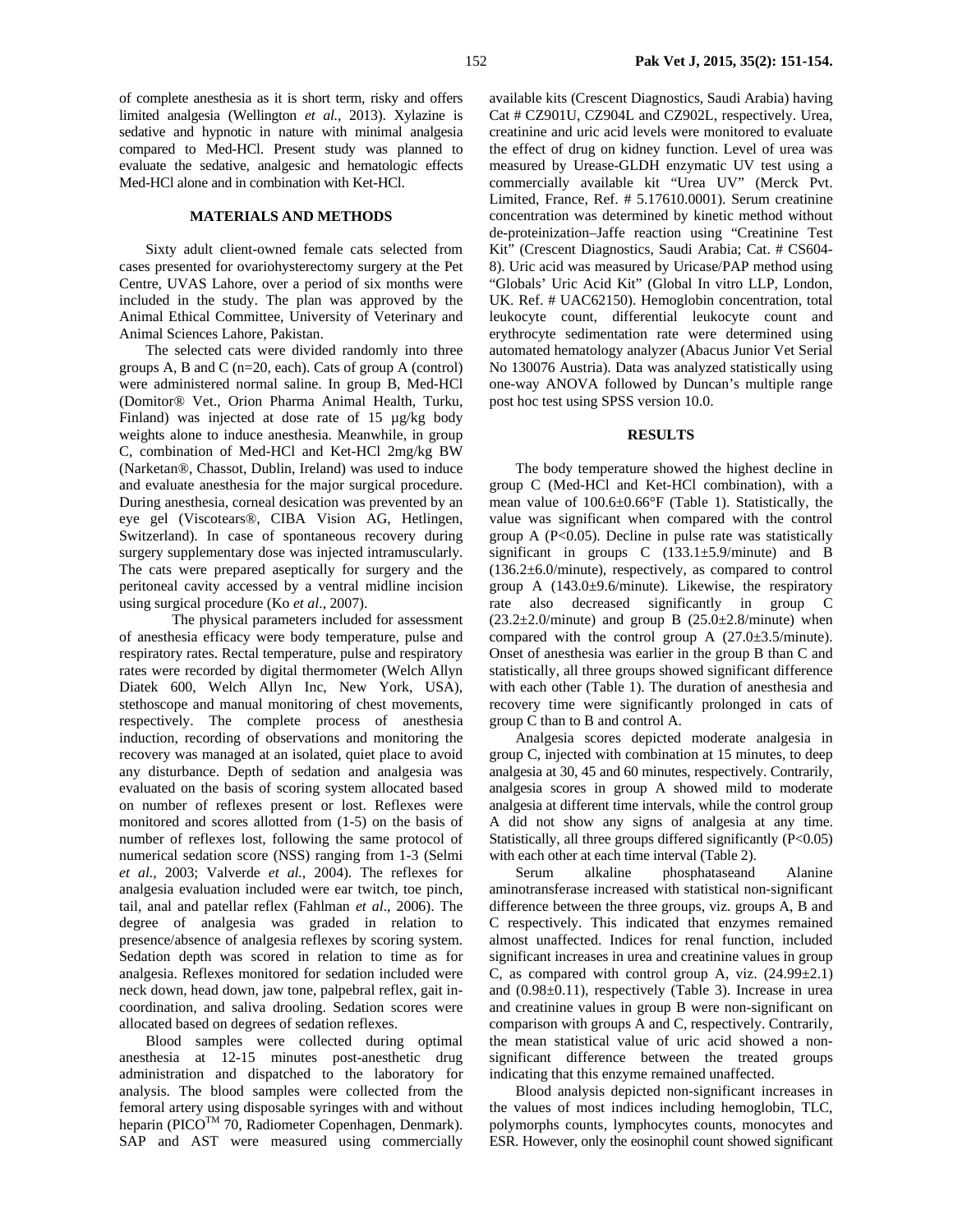**Table 1:** Effects of medetomidine and medetomidine-ketamine combination on clinical parameters in experimental cats

| Groups | Drugs used      | l emperature                   | Pulse                  | Respiration                 | Onset                        | Duration                     | Recovery                     |
|--------|-----------------|--------------------------------|------------------------|-----------------------------|------------------------------|------------------------------|------------------------------|
|        |                 |                                | (minutes)              | (minutes)                   | (minutes)                    | (minutes)                    | (minutes)                    |
|        | No drugs        | 101.1±0.59ª                    | 143.0±9.6 <sup>b</sup> | $27.0 \pm 3.5^{\circ}$      | $0.00 \pm 0.00$ <sup>a</sup> | $0.00 \pm 0.00$ <sup>a</sup> | $0.00 + 0.00^3$              |
|        | Med-HCl         | $100.8 \pm 0.56$ <sup>ab</sup> | $136.2 \pm 6.0^a$      | $25.0 \pm 2.8$ <sup>a</sup> | $3.70 \pm .80^{\circ}$       | $47.90 \pm 4.4^b$            | 56.55+5.4 <sup>b</sup>       |
|        | Med-HCI+Ket-HCI | $100.6 \pm 0.66^{\circ}$       | $133.1 + 5.9a$         | $23.2 \pm 2.0^a$            | $2.65 + 0.58$ <sup>c</sup>   | 54.00 $\pm$ 4.4 $\rm{c}$     | $63.60 \pm 7.3$ <sup>c</sup> |
| $-$    | 1.00            | 1.00                           |                        | $\cdots$                    | $\overline{a}$               | .                            |                              |

Mean±SD carrying different superscripts in a column differed significantly (P<0.05). Med-HCl: medetomidine HCl; Ket-HCl: ketamine HCl

|           |        |            | Table 2: Effects of medetomidine alone and in combination with ketamine on analgesia and sedation scores in experimental cats (n=20 each) |        |        |                  |
|-----------|--------|------------|-------------------------------------------------------------------------------------------------------------------------------------------|--------|--------|------------------|
| Parameter | Groups | Drugs used | 5 min                                                                                                                                     | 30 min | 45 min | $60 \text{ min}$ |

| Parameter                                                                                                                                             | uroups | Drugs used      | mın دı                      | 30 min                      | min כ <del>ו</del>          | <b>bu</b> min               |  |
|-------------------------------------------------------------------------------------------------------------------------------------------------------|--------|-----------------|-----------------------------|-----------------------------|-----------------------------|-----------------------------|--|
| Analgesia                                                                                                                                             |        | Med-HCI         | $3.45 \pm .51$ <sup>b</sup> | $2.95 \pm .75^{b}$          | $2.90 \pm 64^b$             | $3.15 \pm .58$ <sup>b</sup> |  |
|                                                                                                                                                       | ֊      | Med-HCl+Ket-HCl | $4.05 \pm .60$ <sup>c</sup> | $5.15 \pm .58$ <sup>c</sup> | $5.65 \pm .48$ <sup>c</sup> | $4.90 \pm 64$ <sup>c</sup>  |  |
| <b>Sedation</b>                                                                                                                                       |        | Med-HCI         | $.85 \pm .48^b$             | $2.60 \pm .50^{\circ}$      | $2.80 \pm .61^{b}$          | $2.25 + 44b$                |  |
|                                                                                                                                                       |        | Med-HCl+Ket-HCl | $2.50 \pm .51$ °            | $4.20 \pm .61$ °            | $4.90 + 64$                 | $3.55 \pm .68$ <sup>c</sup> |  |
| Mean±SD carrying different superscripts in a column and a parameter differed significantly (P<0.05). Med-HCl: medetomidine HCl; Ket-HCl: ketamine HCl |        |                 |                             |                             |                             |                             |  |

| Table 3: Effects of medetomidine alone and in combination with ketamine on blood profile, liver and kidney function in experimental cats |  |                                                  |
|------------------------------------------------------------------------------------------------------------------------------------------|--|--------------------------------------------------|
| $D_{2}$ and an $D_{3}$                                                                                                                   |  | $C_{\text{max}} = (a - 20 \text{ in each case})$ |

| Parameter<br>Unit              |                                  | Groups ( $n = 20$ in each group) |                               |                              |  |  |
|--------------------------------|----------------------------------|----------------------------------|-------------------------------|------------------------------|--|--|
|                                |                                  | A (no drugs)                     | B (Med-HCI)                   | C (Med-HCI+Ket-HCI)          |  |  |
| Serum alkaline phosphatase     | IU/L                             | 186.24±22.6                      | 193.13±24.2                   | 199.58±27.4                  |  |  |
| Alanine aminotransferase       | IU/L                             | $13.15 \pm 5.0$                  | $14.03 \pm 5.2$               | $14.92 \pm 5.2$              |  |  |
| Urea                           | mg/dl                            | $22.62 \pm 2.0^a$                | $23.75 \pm 2.0^{ab}$          | $24.99 \pm 2.1^b$            |  |  |
| Creatinine                     | mg/dl                            | $0.87 \pm 0.07^{\text{a}}$       | $0.93 \pm 0.11^{ab}$          | $0.98 \pm 0.11$ <sup>b</sup> |  |  |
| Uric acid                      | mg/dl                            | $2.32 \pm 0.11$                  | $2.31 \pm 0.32$               | $2.36 \pm 0.33$              |  |  |
| Hemoglobin                     | mg/dl                            | $10.78 \pm 2.5$                  | $11.26 \pm 1.0$               | $11.14 \pm 1.1$              |  |  |
| Total leukocyte count          | 10 <sup>3</sup> /mm <sup>3</sup> | $6442 \pm 36$                    | $6532 \pm 36$                 | 6474±36                      |  |  |
| Polymorphs                     | 10 <sup>3</sup> /mm <sup>3</sup> | $25.55 \pm 6.5$                  | $26.30 \pm 6.6$               | $26.95 \pm 6.9$              |  |  |
| Lymphocytes                    | 10 <sup>3</sup> /mm <sup>3</sup> | $64.60 \pm 7.0$                  | $65.40 \pm 6.9$               | $67.10 \pm 7.0$              |  |  |
| Monocytes                      | 10 <sup>3</sup> /mm <sup>3</sup> | $3.30 \pm 0.81$                  | $2.95 \pm 0.82$               | $3.30 \pm 0.81$              |  |  |
| Eosinophils                    | 10 <sup>3</sup> /mm <sup>3</sup> | $1.57 \pm 0.50^a$                | $1.70 \pm 0.47$ <sup>ab</sup> | 1.90±0.44 <sup>b</sup>       |  |  |
| Erythrocyte sedimentation rate | mm/hour                          | I.65±0.48                        | $.80 \pm 0.61$                | $1.95 \pm 0.39$              |  |  |

Mean±SD carrying different superscripts in a row differed significantly (P<0.05).

increases in group C, as compared with group A with a mean value of (1.90±0.44). Eosinophil count showed nonsignificant increase (Table 3) in group B, as compared with either group A or Group C respectively.

#### **DISCUSSION**

Medetomidine and ketamine combination has been used for induction of anesthesia in different animal species (Burnside *et al.,* 2013). Med-HCl combination with Ket-HCl provided muscle relaxation and abolishment of reflexes superior than ketamine alone (Lee *et al.,* 2010). Med-HCl caused significant fall in temperature of cats in treated groups as compared with normal. Findings of present study were in agreement with similar findings regarding more pronounced effects of Med-HCl on body temperature in smaller species of animals (Sinclair, 2003). Both Hypothermia and hyperthermia can complicate physiological response of body therefore this can be minimized by selecting the appropriate anesthetic combination. Heart rate values decreased initially and remained stable later while pulse rate declined significantly in group C injected with Med-HCl and Ket-HCl combination than control. Comparable observations in relation to anesthesia had been reported (Lamont *et al.,* 2001: David and Shipp, 2011). Bradycardia induced by the Med-HCl cocktail in the initial stages was in accordance with the findings of Selmi *et al.* (2003), who logically present a justification that bradycardia is induced by alpha-2 adrenoreceptor agonists due to increase in arterial pressure and inhibition of central sympathetic activity. Similar reports have been presented by other scientists demonstrating stimulation of central and peripheral adrenoreceptors by alpha 2-adrenoreceptor agonists and their effects on cardiovascular function (Ko

*et al.,* 2000). No doubt, Med-HCl counteracts the poor muscle relaxant and analgesic effects of Ket-HCl however; cardiac stimulating properties are partially compensated. In present study, respiratory rate decreased significantly in cats of group C which is in agreement with findings of Ko *et al.* (1997) that alpha-2 adrenreoceptor agonists and Ket-HCl depress respiratory rate. In contrast, Kuusela *et al.* (2000) observed that Med-HCl tends to maintain respiratory rate near to normal baseline values in cats although a slight decrease in respiratory rate of dogs occurs. Immobilizing drugs may interfere with the normal respiratory function and lead to respiratory depression and hypoxemia (Suzuki *et al.,* 2001).

Induction of anesthesia was very smooth in present study and same results were recorded by Selmi *et al.* (2004). Duration of anesthesia recorded in present experiments was of long lasting (average 63 minutes) in cats of group C enabling smooth surgical procedure. Comparable observations have been reported by Kuusela *et al.* (2000) in dogs. The same pattern of attaining recumbency in less than five minutes has been recorded in dogs post administration of Med-HClin adults (Fahlman *et al.,* 2006) as observed in present study by the injection of combination. Recovery times showed significant difference among various groups and significantly better in cats receiving combination than others as has been reported earlier (Grint *et al.,* 2009).

Higher analgesia scores throughout the experimental duration were recorded in group injected with Med-HCl and Ket-HCl combination than others. This may be due to stimulation of receptors in the pain pathway within the brain and spinal cord. The methodology of checking the toe-pinch reflex for effective analgesia evaluation coincides with that considered valid by other scientists